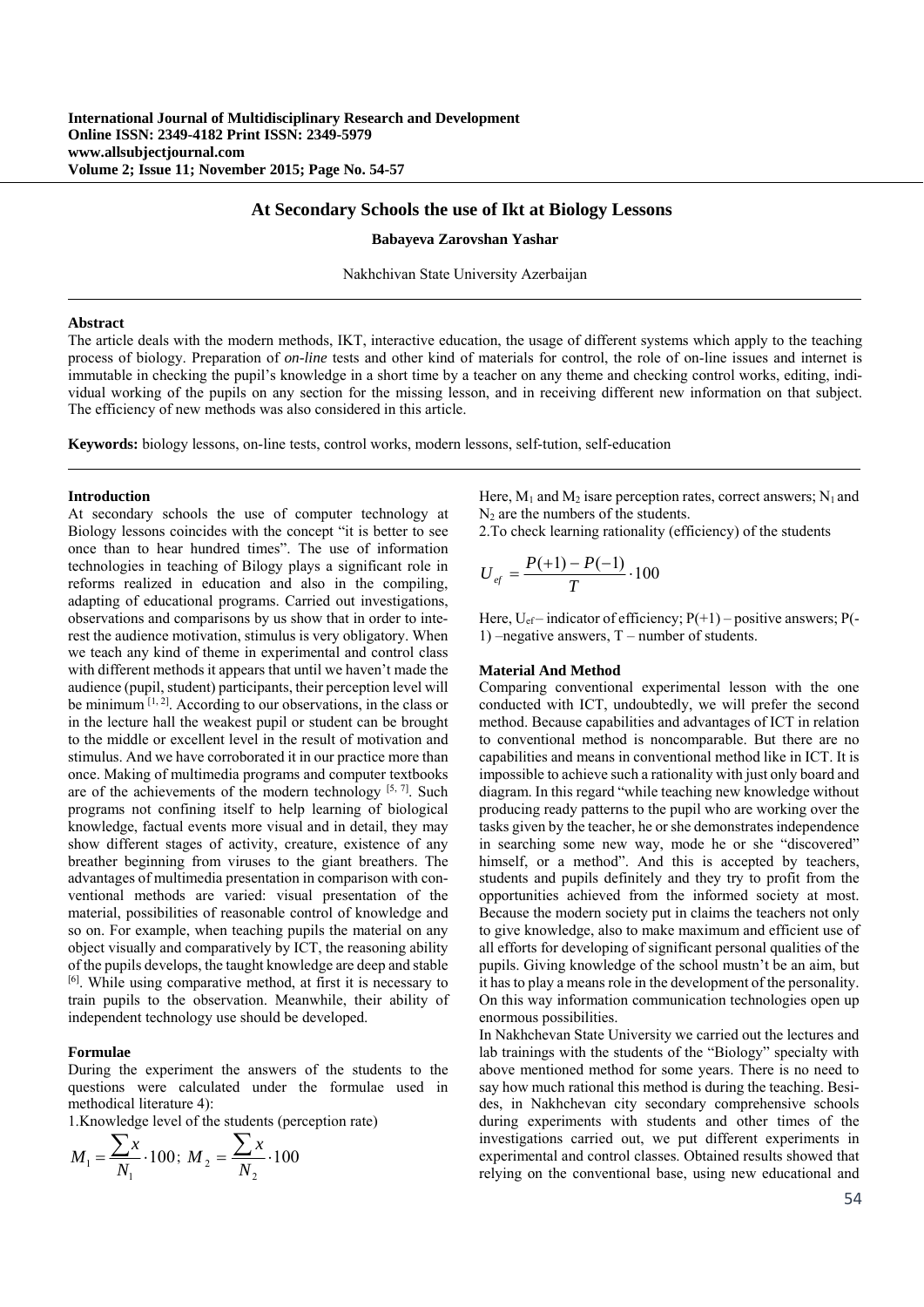teaching technologies reasonably, the educational and teaching works of young generation can be established in more satisfactory level. During the investigations we observed that watching the pictures, diagrams related to the theme by computer provokes more interest in pupils. Because being an ordinary textbook a book can't give any additional information except standard themes. But it is possible to get more important and interesting information from the web sites, to use CD, to make use of different program packages and virtual educational processes. At present a wide opportunities have been made to improve the rationality of assignment of subjects by pupils using on-line textbooks at Biology lessons and out of school trainings. Because the on-line textbooks increase visualization by the wide use of new information together with descriptions. We have been witnesses that in the lessons we conducted with

new methods, the pupils had more opportunities for perception, assignment, compare, repetition. For example, during teaching of Biology in higher and secondary school we decided to carry out a different experiment.

# **Experience**

We prepared a lecture consisting of some tables and diagrams using internet for Biology teaching methodology subject for III course students on ""Biology" specialty. In parallel groups these themes were taught by defining control and experimental class [3]. That's in control class by conventional method, and in experimental class with table and diagram in slides. Teaching of "Features of high nerve activity. Speech, consciousness, memory, mentality" theme by interactive method with table, diagram.

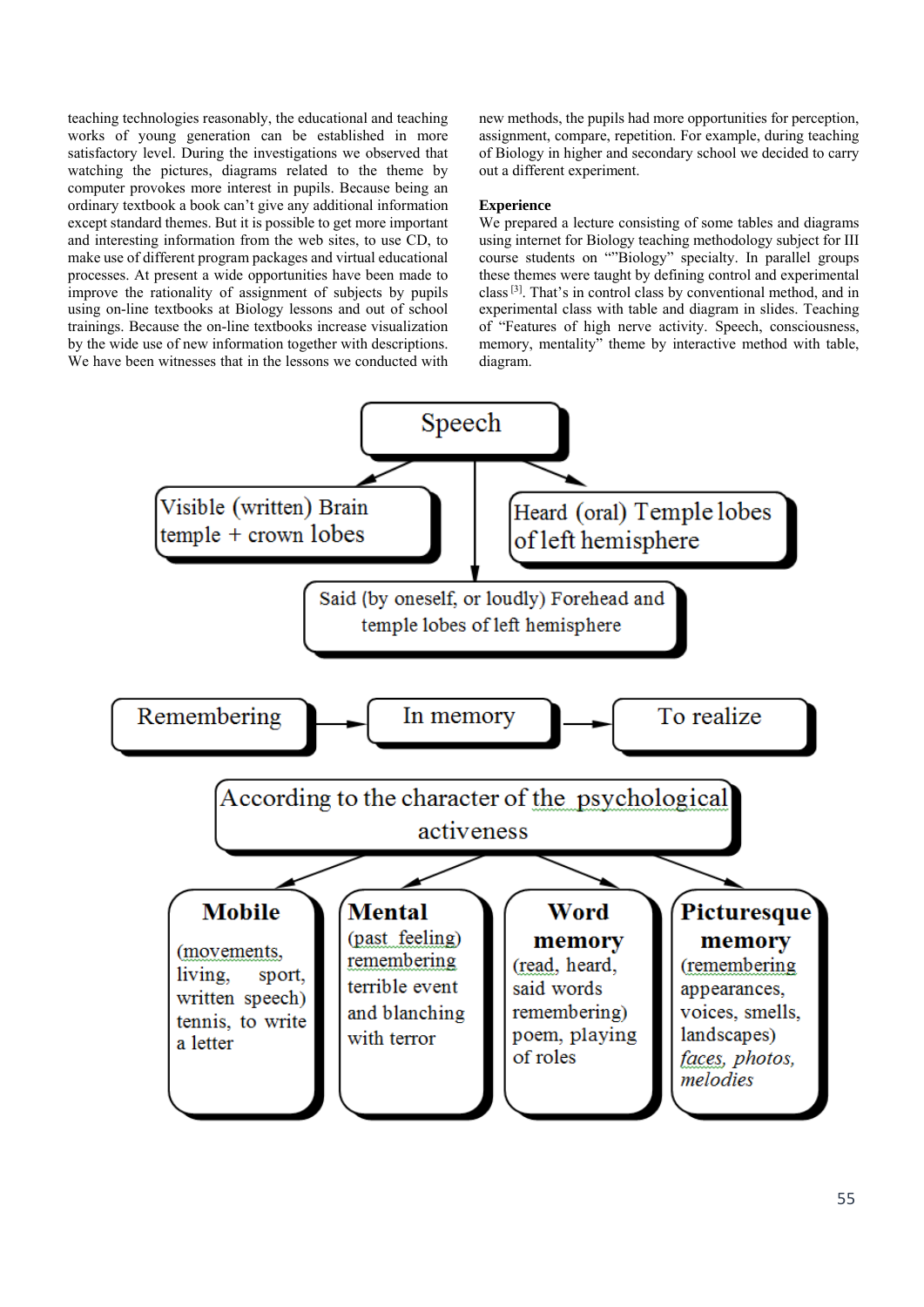

To create conditions to apply their theory to the practical training, practical activity and their creativity should be evaluated by the teachers. In order the students to work independently, available conditions and resource base, educational-practical fields must meet the requirements of today. Just an international scientific-practical confrence on the theme "On-line Nakhchevan-1-9: the role and significance of information-communication technilogies in the development of science and education" held in Nakhchevan State University was devoted to the specific field – to the role and significance of information-communication technologies in the development of science and education. At present in Nakhchevan AR the higher and secondary schools not only have been computerized, but also they have been supplied with interactive boards and connected to the internet in order to conduct the education more qualitative.

Modern lessons must not be limited only with textbooks, class boards and teacher's presence. Conventional lesson forms don't possess an opportunity to give information and knowledge to the learner that can be given by information-communication technilogies. At the lessons conducted by ICT the pupils and students concentrate more, and all forms of the memory develop. Thus, the computer develops self-tution and selfeducation in the correct direction. To deliver the material by using a computer is accomplished by the teacher variously:

presentation, on-line textbook, virtual training and lab works, tests, trainings, etc. At lab works by the help of interactive board, it is possible to display educationl film, to model, to get the students involved to the assignment of the material, to improve the progress and speed of the lesson.

# **Result And Comparison**

In the teaching of Biology to check the efficiency of the use of ICT we organized independent work of students using computer, internet, different CDs, multimedia presentations during experiment at Nakhchevan city comprehensive schools. During the investigation we recorded different photos, diagrams, photos defining chemical and physical processes, interesting descriptions of plant, animal and human organs from internet to CD and took them to school. We suggested with teachers of Biology about the experiment lessons conducting and carried out lessons in parallel classes. At independent works the use of computer technologies is carried out in different directions. One of them is to use on-line textbooks and multimedia encyclopaedias for infotainment to the subjects. At these lessons according to the themes, in the on-line textbooks instructional cards made by the teacher are delivered to the students. On these cards they answer to the questions in the online textbooks, draw pictures in accordance with the theme of the lesson and write the data in the tables.

| No | Groups                                    | At the beginning of the experiment |                   | At the end of the experiment |                |
|----|-------------------------------------------|------------------------------------|-------------------|------------------------------|----------------|
|    |                                           | <b>Control class</b>               | Experim.<br>class | <b>Control class</b>         | Experim. class |
|    | Absolutely correct answers                |                                    |                   |                              |                |
|    | Correct only some of the answers          |                                    |                   |                              |                |
|    | Wrong answers                             |                                    |                   |                              |                |
|    | Efficiency of the education $(U_{ef}$ -%) | 62                                 | 66                | 62                           | 88,8           |
|    | Assignment $(\% )$                        | 81,2                               | 83.3              | 81,2                         | 94.4           |

The analysis of the task according to the fulfilment quality proves that during computer technology use at the lessons in the experimental class education, efficiency and assignment per cent were much higher at the end of the experiment. That's, education efficiency increased 26,8%, and assignment 13,2%. Therefore, prepared methodology gave its highest efficiency.